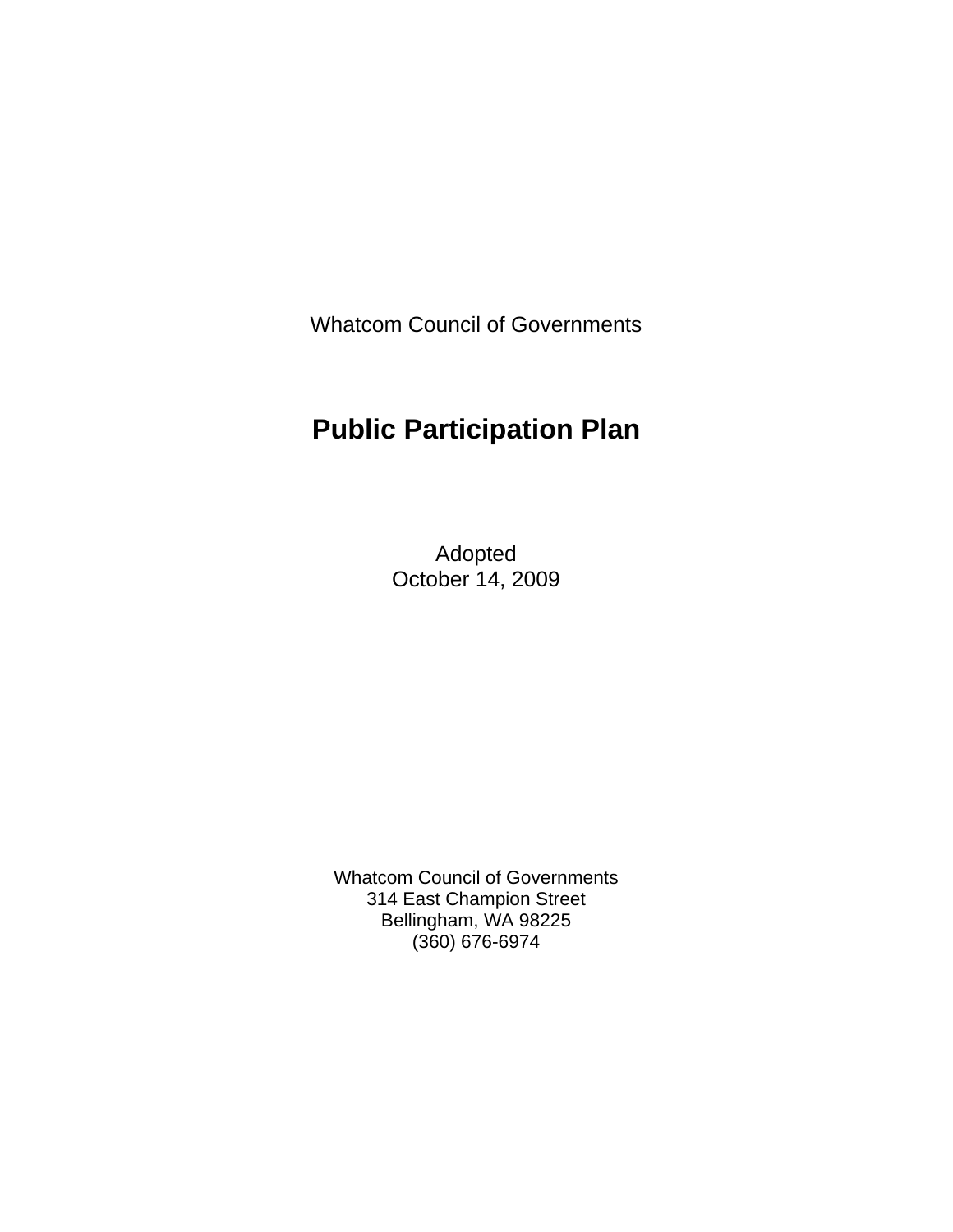# **Table of Contents**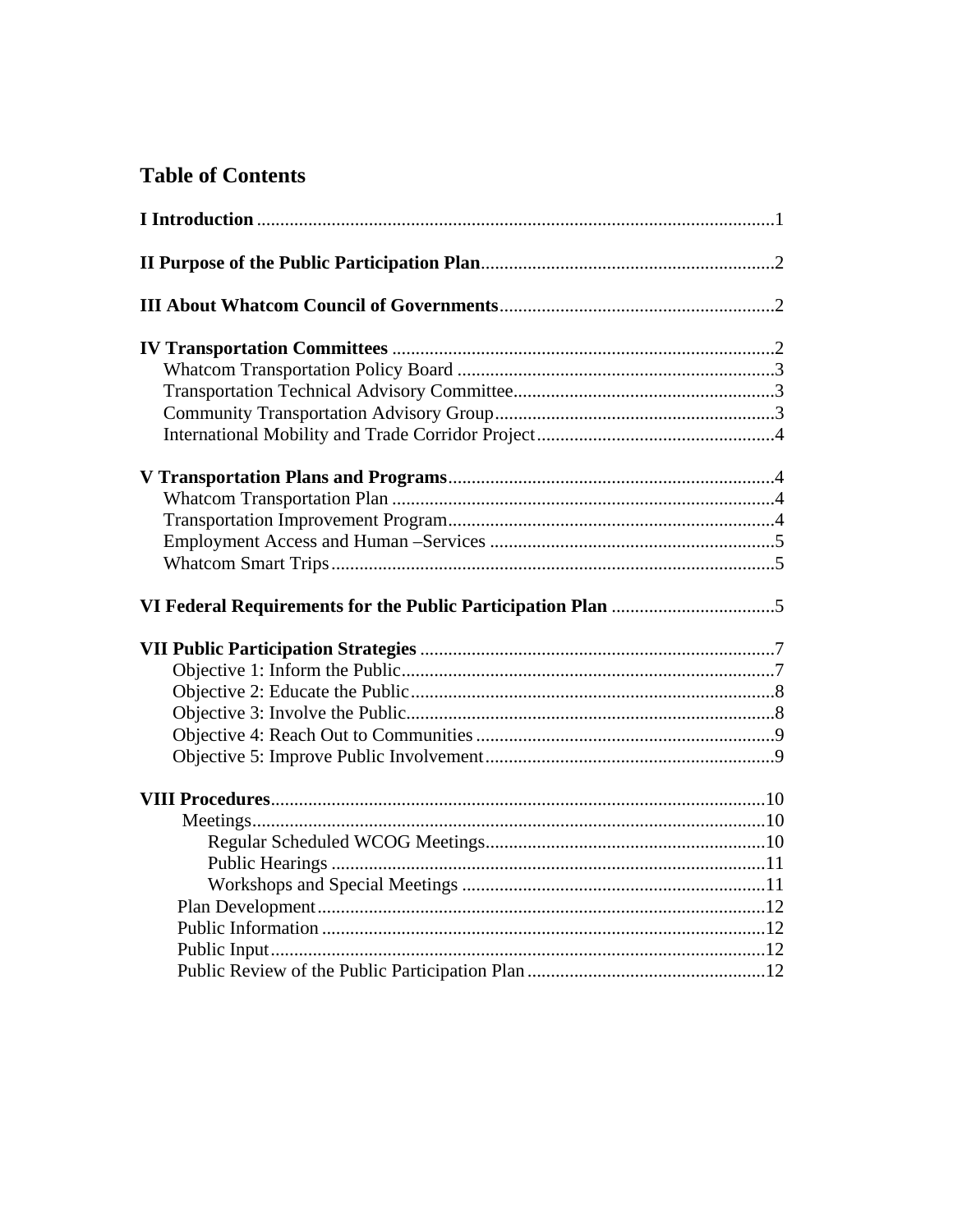#### **Introduction**

Transportation is an integral part of a wide range of regional activities and institutions. Transportation makes it possible for us to get where we want to go as well as to enjoy products and services from all over the world. Transportation is an essential element supporting our regional commerce, social support system, and quality of life. In the Whatcom County region, the transportation system includes an international airport, seaport, train service, transit services, sidewalks, bike lanes and paths, local and state roadways used by transit buses, private motor vehicles, freight haulers and other commercial vehicles.

The Whatcom Council of Governments (WCOG) is designated by the Governor as the region's Metropolitan Planning Organization (MPO) planning agency under federal rules and as the region's Regional Transportation Planning Organization (RTPO) charged with coordinating transportation planning for the Whatcom County region under the Washington State Growth Management Act. WCOG is responsible for developing plans and programs that distribute federal transportation funds to transportation projects in Whatcom County. WCOG is controlled by three distinct Boards; a WCOG Full Council, an Executive Board and the Whatcom Transportation Policy Board (WTPB). The WTPB is the true decision making entity for all transportation related issues. All three are comprised of local and state elected officials.

The Surface Transportation Program (STP) provides flexible funding that may be used by States and localities for projects on any Federal-aid highway, including the National Highway System (NHS), bridge projects on any public road, transit capital projects, and intracity and intercity bus terminals and facilities. A portion of funds reserved for rural areas may be spent on rural minor collectors. Funds are allocated to the MPOs/RTPOs and county lead agencies for regional prioritization and selection.

Allocating transportation dollars for specific projects or programs is a substantial responsibility. WCOG staff must consider all federal transportation requirements. The WCOG MPO/ RTPO Transportation Technical Advisory Committee (TTAC) ultimately makes funding recommendations to the WTPB.

The advice and input of a wide range of stakeholders is critical to making successful transportation decisions. Stakeholders include the general public, business leaders and business groups, environmental and civic organizations, and advocacy groups that represent the needs of the underserved/under-represented (including low income, minority, elderly, and disabled populations). Each of these stakeholders has a different perspective, and a different set of transportation needs that WCOG considers during the transportation planning process. Public involvement is required by federal law to guide metropolitan transportation planning.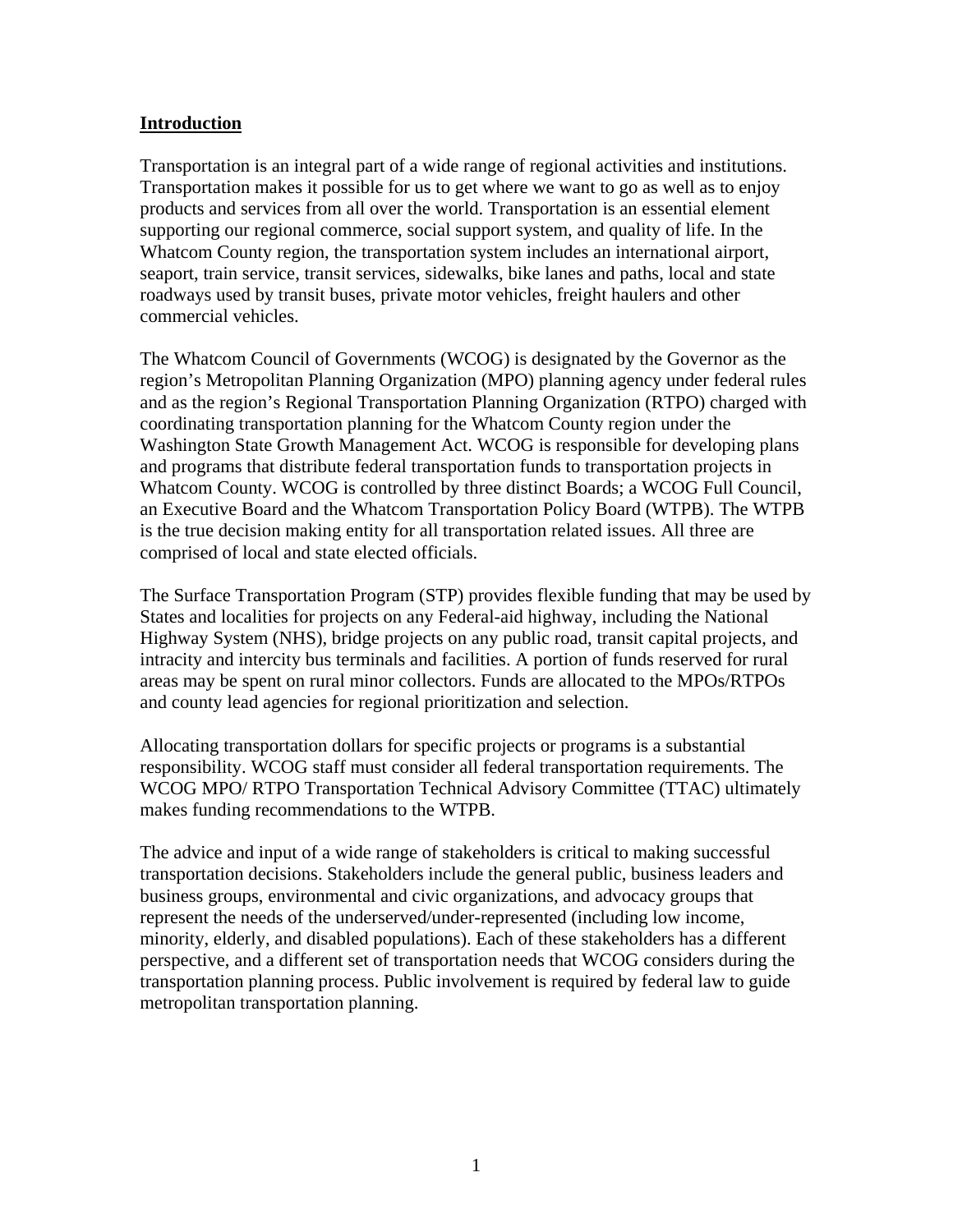# **II. Purpose of the Public Participation Plan**

Public participation is essential to the development of successful regional transportation solutions and to minimizing adverse project impacts.

WCOG crafted this Public Participation Plan with the intent of providing guidelines for establishing and maintaining optimum public involvement, including assessment tools for evaluating the effectiveness of the program. Exemplary public involvement begins early in the planning process and continues throughout each of the planning stages, helping to minimize project impacts while developing the best solutions to regional transportation issues.

This Public Participation Plan was developed in consultation with member organizations, federal, state, and local governments and a citizen advisory committee. WCOG has provided copies of the plan to all participating committee groups and to public libraries.

# **III. About the Whatcom Council of Governments**

WCOG was formed in 1966, along with other Councils of Government in the State, under Washington Administrative Code. This action was preceded by federal enabling legislation leading to the establishment of Councils of Government in states with the intent of creating coordinating bodies to facilitate cross-jurisdictional issues.

WCOG was named in 1981, by the Washington State Governor, as the region's Metropolitan Planning Organization (MPO) and in 1990 as the Regional Transportation Planning Organization (RTPO) under the Washington State Growth Management Act (GMA). WCOG is charged with meeting transportation planning requirements specified in the GMA and by the U.S Department of Transportation's Federal Highway Administration (FHWA) and Federal Transit Administration (FTA). Planning requirements include creating a Regional Transportation Plan, Transportation Improvement Program and the Public Participation Plan.

#### **IV. Transportation Committees**

In making transportation decisions, WCOG considers, among other tools, recommendations from the advisory committees named and described below. The membership of these committees provides input from interested persons, transit users, bicycle and pedestrian interests, business persons, persons representing special interest groups, and local technical experts including municipal engineers and planners. These advisory committees represent a fundamental means for the community to get involved in transportation project planning. The following section describes the standing advisory committees to the Regional Transportation Planning Organization (RTPO), their composition, and their role in the RTPO decision making.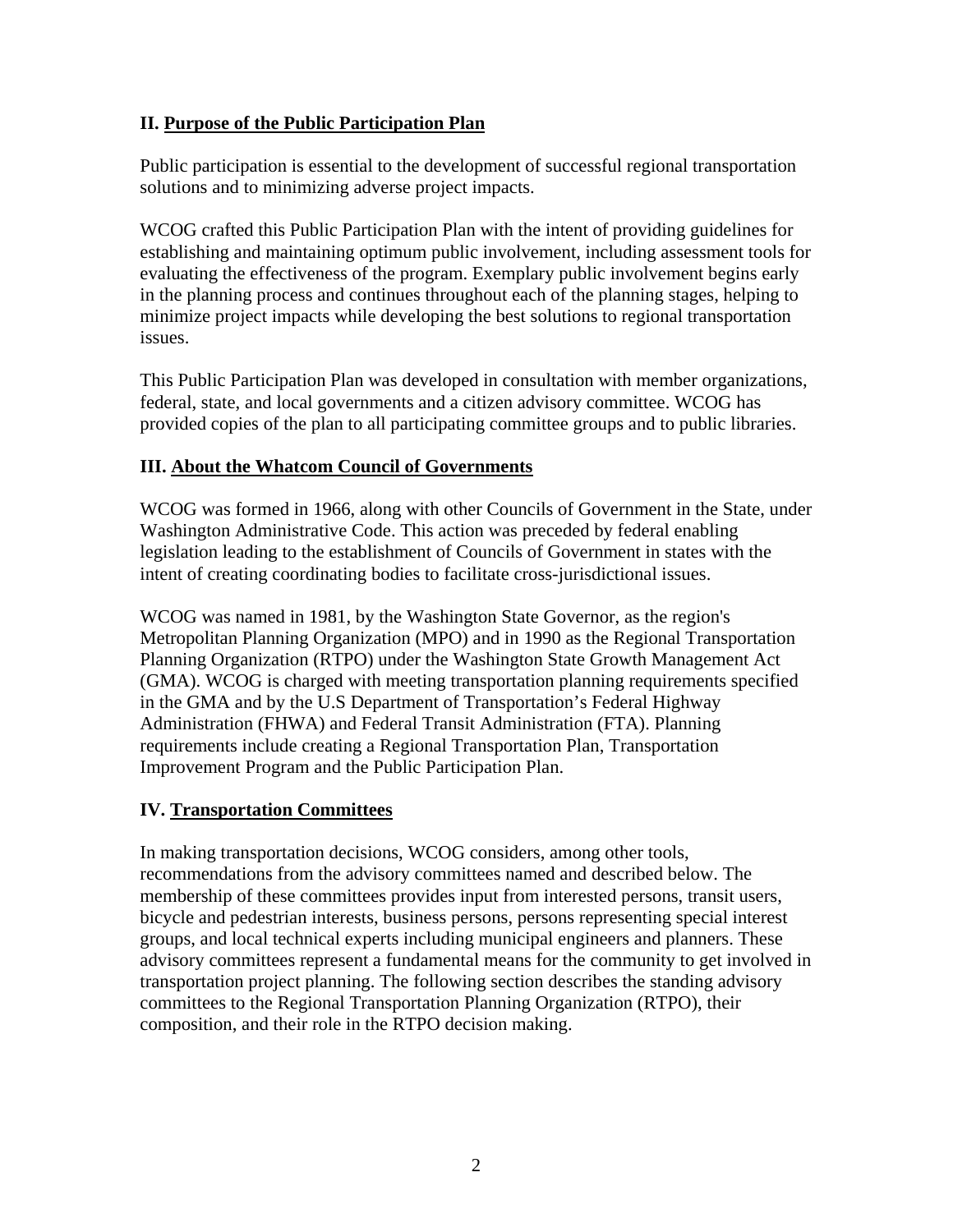#### **Whatcom Transportation Policy Board**

The Whatcom Transportation Policy Board (WTPB) is comprised of elected representatives from local governments and other taxing authorities (Whatcom Transportation Authority, Port of Bellingham) Tribal Council Members and the Washington State Department of Transportation. The WTPB consolidated the functions and duties of the previously separate MPO and RTPO Policy Boards. Its primary purpose is to achieve intergovernmental coordination in developing policies and programs of mutual benefit to its member jurisdictions concerning transportation and to identify project funding priorities. It is responsible for developing policy guidance for the region through the Whatcom Transportation Plan.

#### **Transportation Technical Advisory Committee**

The Transportation Technical Advisory Committee (TTAC) is comprised of technically qualified representatives from Whatcom County, municipalities, tribes, Washington Department of Transportation (WSDOT), Port of Bellingham and the Whatcom Transportation Authority. TTAC meets monthly to discuss regional transportation planning and project funding issues, and make recommendations to the Whatcom Transportation Policy Board (WTPB).

#### **Community Transportation Advisory Group**

The Community Transportation Advisory Group (CTAG) is a citizen-based committee that meets monthly and advises the WTPB on the community's concerns to help reach a collaborative vision for Whatcom County's transportation system.

CTAG evolved from the Whatcom Transportation Summit held May 18, 2001, when over 150 community members and leaders gathered to lay the groundwork for a more coordinated, comprehensive, and community-based transportation policy. Summit participants agreed that more work was needed to translate community concerns into ongoing input for transportation planners and policy makers.

From that effort, a final report, *It Matters How We Get There*, was developed and the Community Transportation Advisory Group was established in 2003. CTAG membership makes up part of the WTA Citizen Advisory committee. Member input and initiative provides a mechanism for considering transportation improvement planning from varied regional needs and perspectives.

#### **International Mobility and Trade Corridor Project**

The International Mobility and Trade Corridor Project (IMTC) is a U.S. - Canadian coalition of business and government entities that identifies and promotes improvements to mobility and security for the four border crossings that connect Whatcom County, Washington State and the Lower Mainland of British Columbia. Together, these four crossings are called the Cascade Gateway.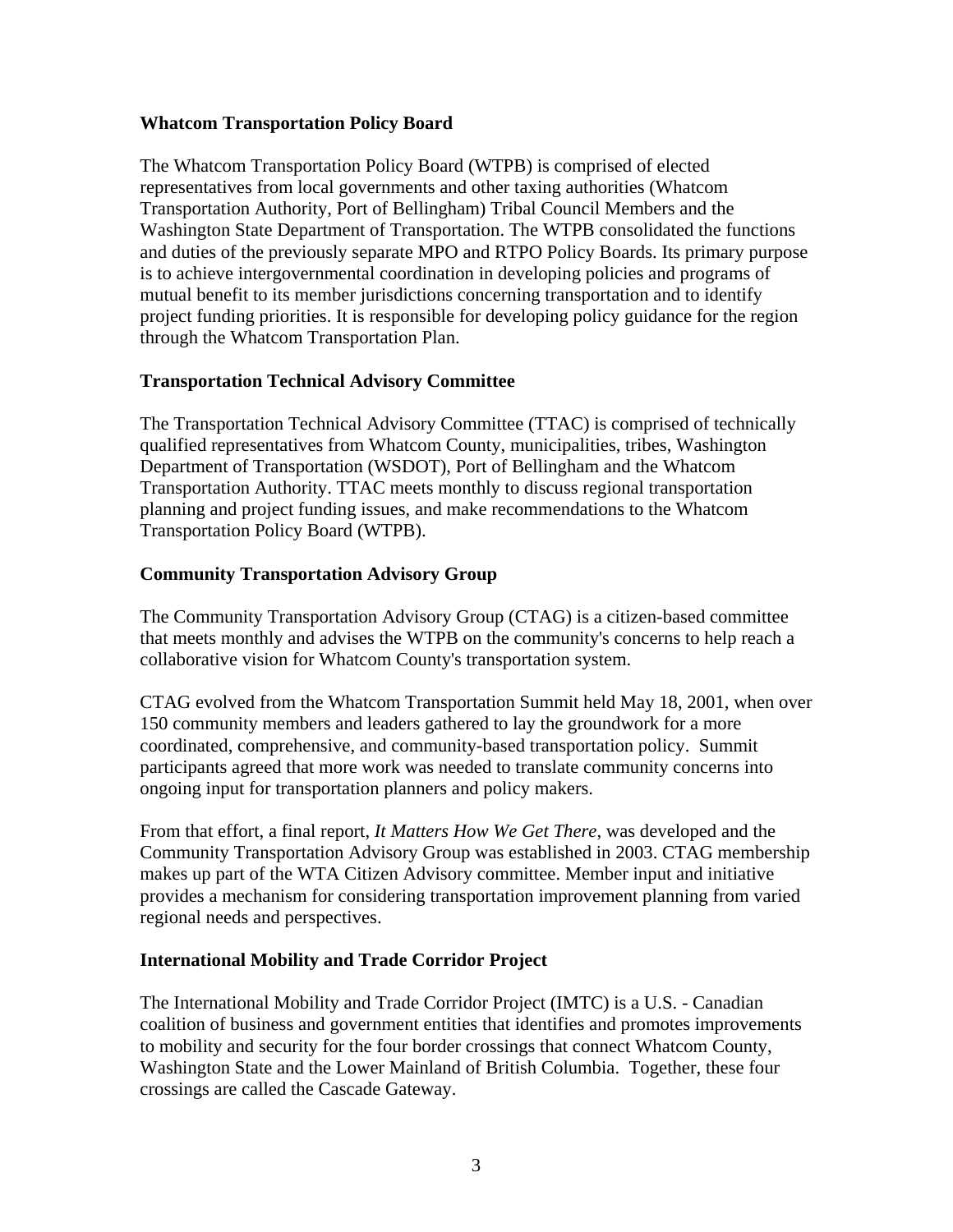The goals of the IMTC project are to:

Facilitate a forum for ongoing communication between agencies that affect regional, cross-border transportation, safety, and security. Coordinate planning of the Cascade Gateway as a transportation and inspection system rather than as individual border crossings. Improve and distribute traffic data and information. Identify and pursue improvements to infrastructure, operations, and information technology.

Since 1997, IMTC has served as a model of regional coordination on border issues and has helped secure over \$38 million (USD) from U.S. and Canadian partners to pursue the goals listed above.

# **V. Transportation Plans and Programs**

WCOG develops and updates several programs and plans associated with transportation alternatives and activities. In exercising its authority to guide the expenditure of federal and state transportation funds, it is critical for its public involvement process to provide complete information, timely public notice, and continuing involvement of the public in developing plans and programs. Below is a listing of the primary planning documents and programs developed by the WCOG with community input.

#### **Whatcom Transportation Plan**

The Whatcom Transportation Plan is a future vision of the community's transportation needs. The regional transportation plan is updated every five years to reflect changing public interest. The Regional Transportation Plan is fiscally constrained and includes transportation projects for upgrading the transportation infrastructure within the next twenty years.

#### **Transportation Improvement Program**

WCOG, as the designated Metropolitan Planning Organization (MPO) and Regional Transportation Planning Organization (RTPO) for Whatcom County, is required to prepare a Transportation Improvement Program (TIP) every year in conjunction with the WCOG members and the Washington State Department of Transportation. The TIP provides a comprehensive six-year listing of transportation improvements within the county that are on the regional transportation network as defined by the Whatcom Transportation Plan, and/or include projects with federal transportation funding. Projects listed in the first four years of the TIP must be fully funded.

#### **Employment Access and Coordinated Human-Services Transportation Plan**

In 2006 the WCOG RTPO convened a group of representatives of agencies and organizations serving special needs populations to formulate a plan for coordinated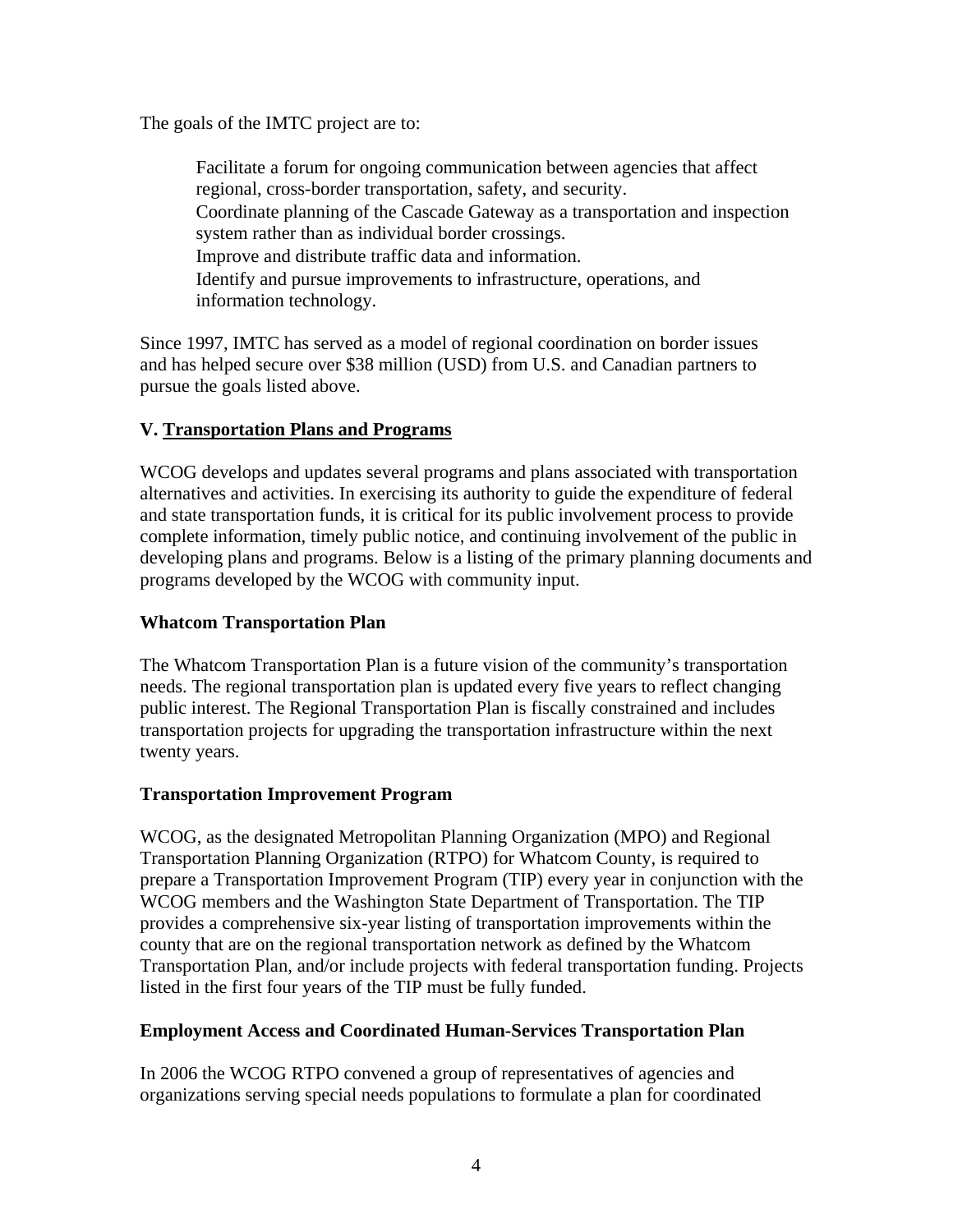transportation. This was a state-initiated activity as required by federal Human Services Act rules. The Employment Access and Coordinated Human-services Transportation (EACH) Plan sets forth action strategies to improve service and efficiency so that public investments in transportation work better for the whole population. WCOG, the Community Transportation Advisory Group (CTAG), and the Whatcom Transportation Authority (WTA) carry out the plan's recommendations.

# **Whatcom Smart Trips**

Whatcom Smart Trips is an ongoing partnership between local government, employers, and schools to promote transportation by walking, bicycling, sharing rides, and riding the bus. Whatcom Smart Trips provides education, assistance and incentive programs to people who live or work in Whatcom County, successfully encouraging reduction in single-occupant motor-vehicle trips.

# **VI. Federal Requirements for the Public Participation Plan**

# **Title 23: Highways**

# **§450.316 Interested parties, participation, and consultation.**

(a) The MPO shall develop and use a documented participation plan that defines a process for providing citizens, affected public agencies, representatives of public transportation employees, freight shippers, providers of freight transportation services, private providers of transportation, representatives of users of public transportation, representatives of users of pedestrian walkways and bicycle transportation facilities, representatives of the disabled, and other interested parties with reasonable opportunities to be involved in the metropolitan transportation planning process.

(1) The participation plan shall be developed by the MPO in consultation with all interested parties and shall, at a minimum, describe explicit procedures, strategies, and desired outcomes for:

(i) Providing adequate public notice of public participation activities and time for public review and comment at key decision points, including but not limited to a reasonable opportunity to comment on the proposed metropolitan transportation plan and the TIP;

(ii) Providing timely notice and reasonable access to information about transportation issues and processes;

(iii) Employing visualization techniques to describe metropolitan transportation plans and TIPs;

(iv) Making public information (technical information and meeting notices) available in electronically accessible formats and means, such as the World Wide Web;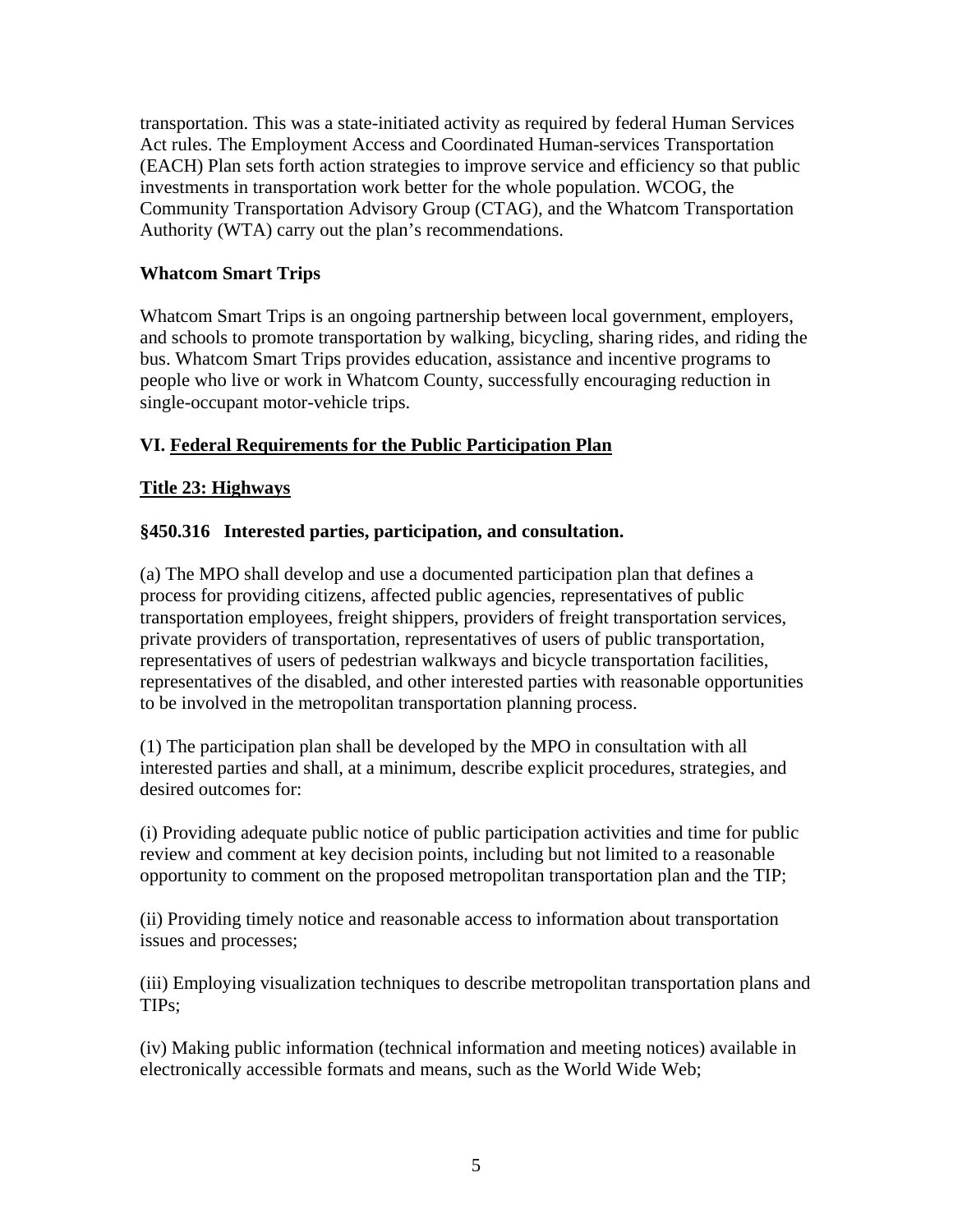(v) Holding any public meetings at convenient and accessible locations and times;

(vi) Demonstrating explicit consideration and response to public input received during the development of the metropolitan transportation plan and the TIP;

(vii) Seeking out and considering the needs of those traditionally underserved by existing transportation systems, such as low-income and minority households, who may face challenges accessing employment and other services;

(viii) Providing an additional opportunity for public comment, if the final metropolitan transportation plan or TIP differs significantly from the version that was made available for public comment by the MPO and raises new material issues which interested parties could not reasonably have foreseen from the public involvement efforts;

(ix) Coordinating with the statewide transportation planning public involvement and consultation processes under subpart B of this part; and

(x) Periodically reviewing the effectiveness of the procedures and strategies contained in the participation plan to ensure a full and open participation process.

(2) When significant written and oral comments are received on the draft metropolitan transportation plan and TIP (including the financial plans) as a result of the participation process in this section or the interagency consultation process required under the EPA transportation conformity regulations (40 CFR part 93), a summary, analysis, and report on the disposition of comments shall be made as part of the final metropolitan transportation plan and TIP.

(3) A minimum public comment period of 45 calendar days shall be provided before the initial or revised participation plan is adopted by the MPO. Copies of the approved participation plan shall be provided to the FHWA and the FTA for informational purposes and shall be posted on the World Wide Web, to the maximum extent practicable.

(b) In developing metropolitan transportation plans and TIPs, the MPO should consult with agencies and officials responsible for other planning activities within the MPA that are affected by transportation (including State and local planned growth, economic development, environmental protection, airport operations, or freight movements) or coordinate its planning process (to the maximum extent practicable) with such planning activities. In addition, metropolitan transportation plans and TIPs shall be developed with due consideration of other related planning activities within the metropolitan area, and the process shall provide for the design and delivery of transportation services within the area that are provided by:

(1) Recipients of assistance under title 49 U.S.C. Chapter 53;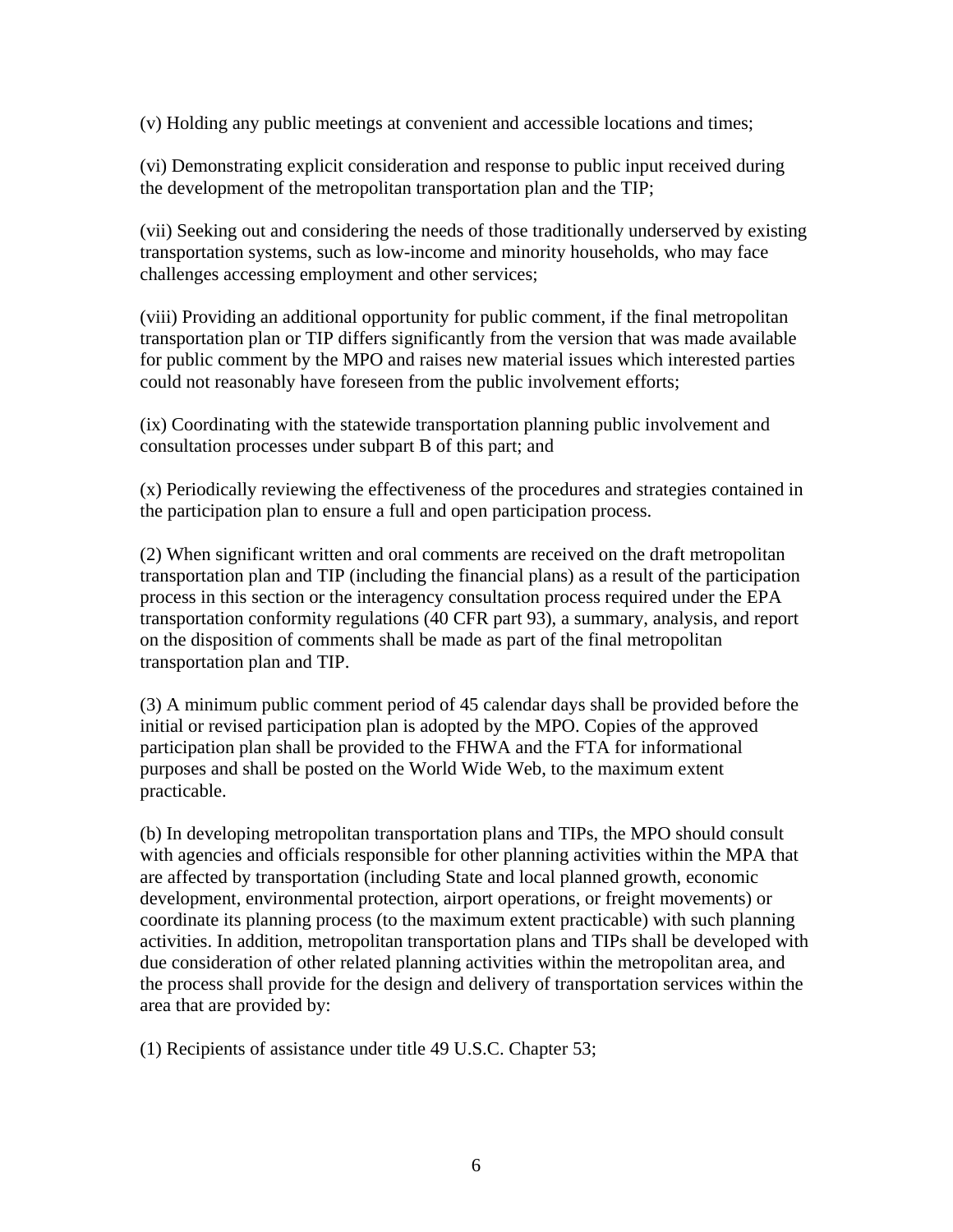(2) Governmental agencies and non-profit organizations (including representatives of the agencies and organizations) that receive Federal assistance from a source other than the U.S. Department of Transportation to provide non-emergency transportation services; and

(3) Recipients of assistance under 23 U.S.C. 204.

(c) When the MPA includes Indian Tribal lands, the MPO shall appropriately involve the Indian Tribal government(s) in the development of the metropolitan transportation plan and the TIP.

(d) When the MPA includes Federal public lands, the MPO shall appropriately involve the Federal land management agencies in the development of the metropolitan transportation plan and the TIP.

(e) MPOs shall, to the extent practicable, develop a documented process(es) that outlines roles, responsibilities, and key decision points for consulting with other governments and agencies, as defined in paragraphs (b), (c), and (d) of this section, which may be included in the agreement(s) developed under §450.314.

In response to these requirements, WCOG has established the following public participation strategies to undertake as part of every planning activity it oversees.

#### **VII. Public Participation Strategies**

#### **Objective 1: Inform the Public**

Policy: It is the policy of WCOG to inform the public, to the maximum extent possible with available resources, of opportunities to participate in the transportation decision making process.

#### **Techniques:**

E-mail meeting agendas to WCOG members, committee members, and parties that express interest. Post meeting agendas and summaries on the WCOG website. Use news media to inform the public by providing process and product information to the local newspapers, as appropriate.

#### **Objective 2: Educate the Public**

Policy: It is WCOG's policy to educate residents regarding their role in the transportation planning process.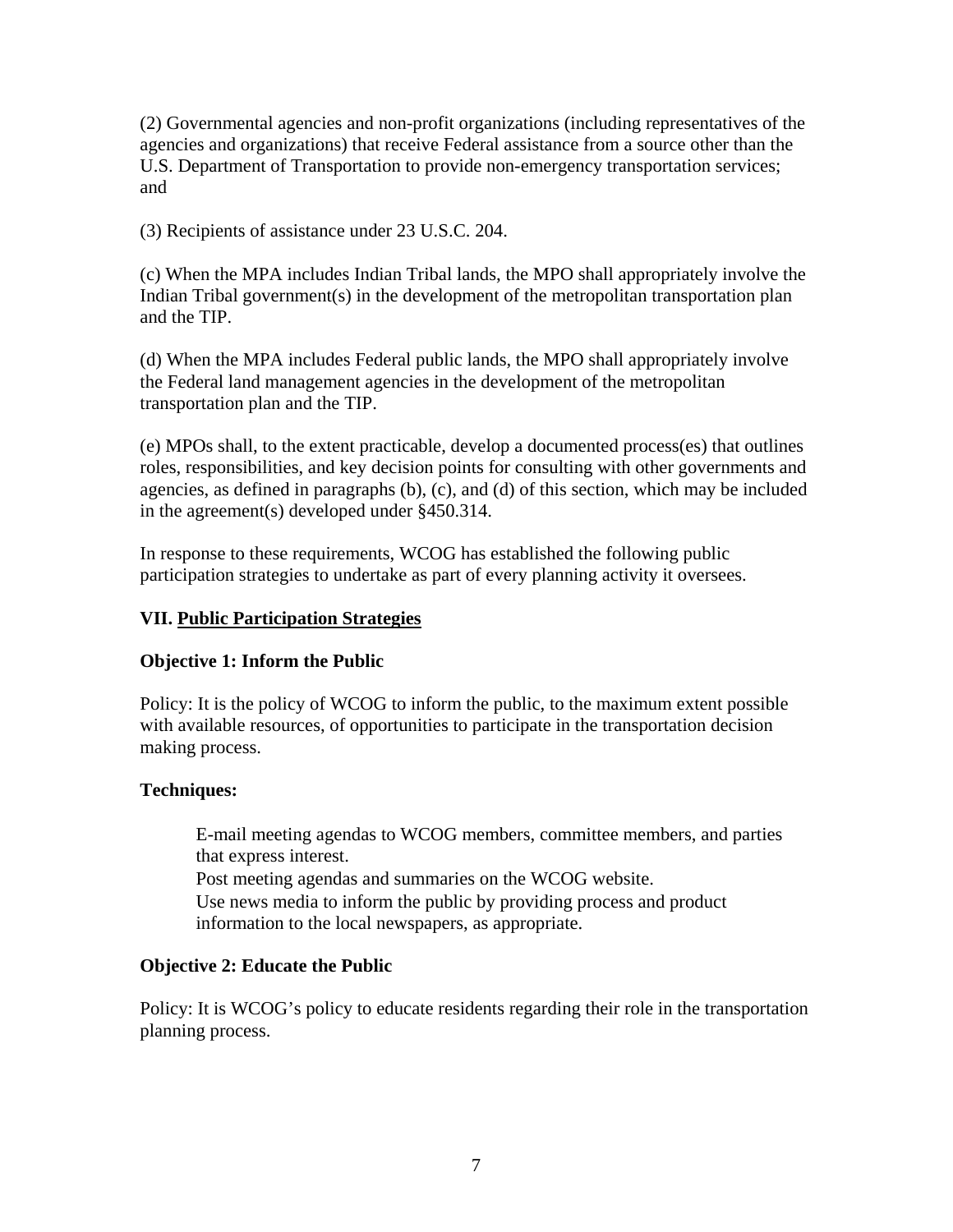#### **Techniques:**

Encourage people to visit Transportation Town [\(www.TransportationTown.com](http://www.transportationtown.com/)). This is an interactive transportation educational tool specifically designed to help inform Whatcom County residents about transportation options, regional plans and planning agencies, and how to get more involved in the region's transportation future.

Provide a summary of all the plans that Whatcom County, Whatcom County cities, and WCOG are responsible for creating and updating. Create a simplified timeline showing when each plan is open to receive public comment. Post this information on the WCOG website.

Create a slideshow using maps, illustrations and photos to explain what the region's transportation system currently looks like and how it is designed to work. Use maps, illustrations and photos of other communities that have implemented the improvements being proposed by Whatcom County and the cities within the county and regional plans so that community members can more easily visualize what local plans are proposing be implemented here. Include cost estimates for improvement projects so that citizens understand the cost of what is being proposed. Include maps, illustrations and photos that show alternatives to the actions being proposed in the plans, so that community members understand that there are different possibilities for improving the overall system.

Provide an online survey that solicits feedback from people who have viewed the slideshow.

Set up educational displays at public locations such as community centers, including those in traditionally underserved areas.

#### **Objective 3: Involve the Public**

Policy: It is the policy of WCOG to involve the public early and often in the transportation planning process.

#### **Techniques:**

Actively promote public participation attendance at the Transportation Technical Advisory Committee, Community Transportation Advisory Group, and Whatcom Transportation Policy Board meetings.

Actively promote WCOG websites, including features which allow direct contact with staff for questions or comments.

Use public opinion surveys to give the community an opportunity to provide input on the types of projects that needs funding.

Solicit feedback on draft documents via the internet, through standing committees, and through public availability (libraries, etc.)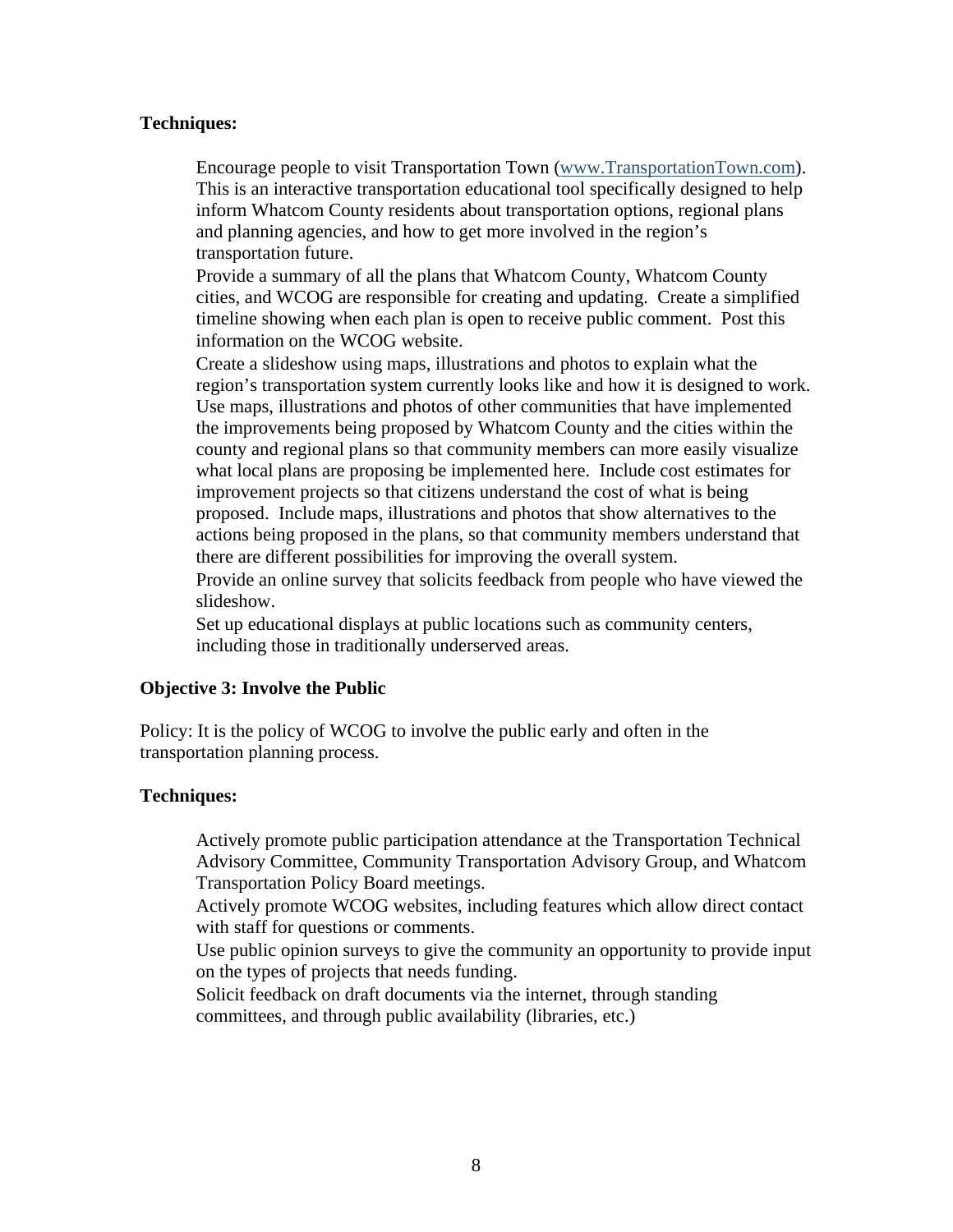#### **Objective 4: Reach Out to Communities**

Policy: WCOG will reach out to geographic, organizational, and demographic communities within the WCOG region enabling the broadest and most representative participation possible in developing transportation plans and services.

#### **Techniques:**

Use census data, surveys and GIS tools among other resources to identify traditionally underserved communities.

Use tools such as informational flyers and surveys when appropriate to distribute information about the regional transportation plan to areas serving traditionally under-represented communities (i.e. senior centers, medical centers and human services providers).

Distribute copies of planning documents to public libraries in Whatcom County. Actively maintain a list of potentially interested groups and individuals and alert them of opportunities for participation/input.

Coordinate with local governments regarding community contacts. The current agenda shall include the time, date, and location of the meeting, and a notice that WCOG is required to respond to all requests and provide special accommodations for persons with disabilities when the request is received at least ten days prior to a WCOG meeting. WCOG will meet requests for special accommodations received less than ten days before a WCOG meeting when practical.

#### **Objective 5: Improve Public Involvement**

Policy: It is the policy of WCOG to continually identify and implement ways to improve its public involvement processes.

#### **Techniques:**

Research and utilize opportunities to use media and venues that will reach greater numbers and more diverse populations.

Conduct assessments of the effectiveness of public involvement techniques and discuss assessment results with transportation staff.

Continue WCOG regional coordination of public involvement activities, particularly when projects may directly involve residents.

#### **VIII. Procedures**

WCOG will use standardized procedures to ensure public access to regional planning information and activities. Not all procedures may be appropriate for each instance. However, the following procedures will establish a minimum guideline, giving consideration to all segments of society.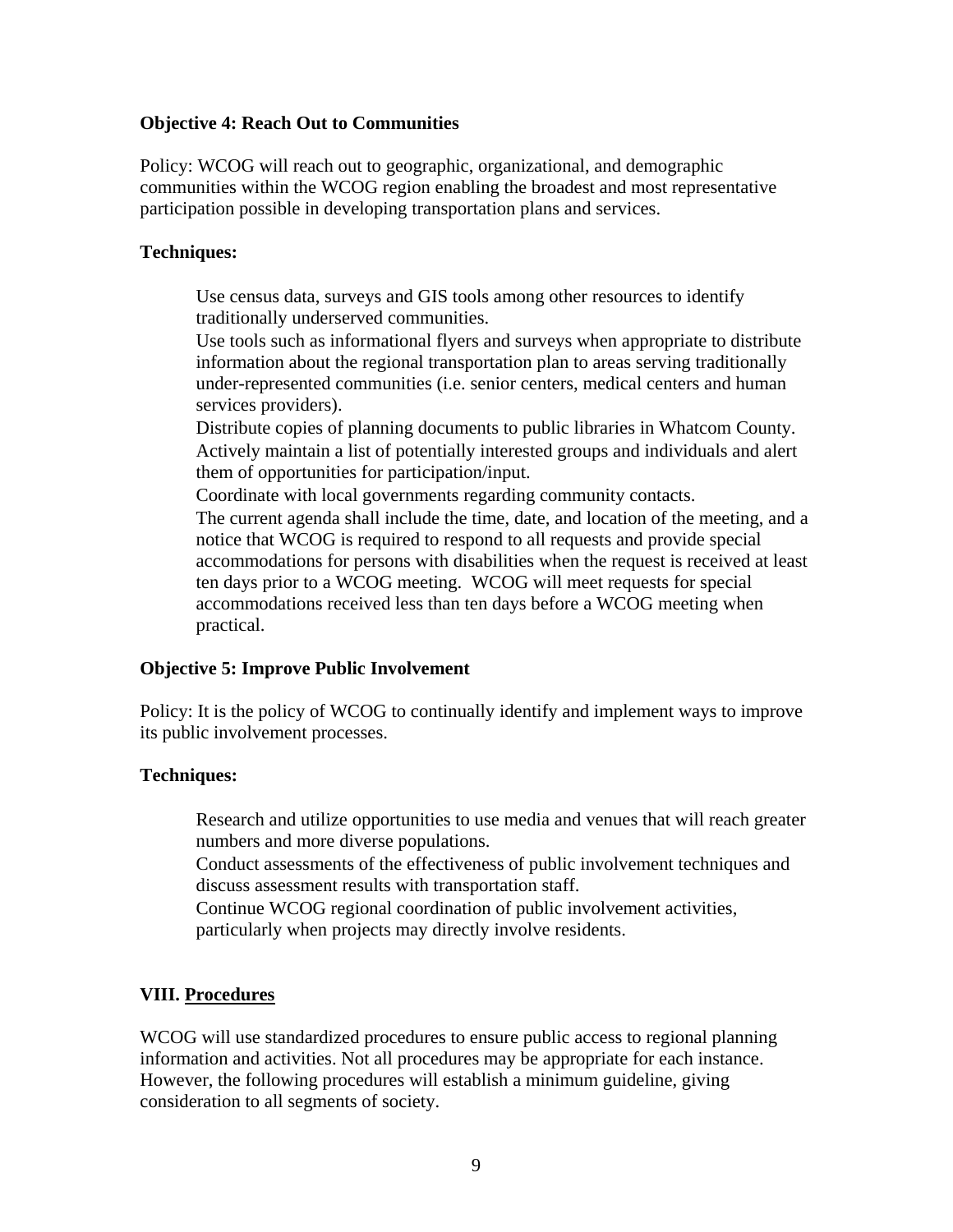While not all activities involving WCOG will require using these procedures, they should be applied liberally, rather than conservatively. Whenever there is any doubt as to the policy's applicability, it should be followed.

# **Meetings**

In the past, WCOG has established special committees to ensure coordination of the regional transportation planning and programming process. Existing regular standing committees include the Whatcom Transportation Policy Board (WTPB), Transportation Technical Advisory Committee (TTAC), and Community Transportation Advisory Group (CTAG). The meetings of these committees are always open to the public. WTPB meets at a minimum four times a year. TTAC and CTAG committees are scheduled to meet monthly for discussion and development of the regional transportation planning and programming of transportation projects. They make recommendations to the WTPB. Recognizing the need to involve the public when decisions are made by WTPB, WCOG will carry out the following procedures:

(1) Regularly Scheduled WCOG Meetings -

- a. WCOG shall provide notification to the Bellingham Herald of all public meetings at least seven days in advance and at least fourteen days in advance for public hearings. Notification shall consist of, at a minimum, sending a copy of the agenda including time, date, and location of the meeting. The media notification shall include a request that meetings be added to community calendars. WCOG will maintain a website that includes current meeting schedules, approved minutes, meeting agendas, and special meeting notices.
- b. The current agenda shall include the time, date, and location of the meeting, and a notice that WCOG is required to respond to all requests and provide special accommodations for persons with disabilities when the request is received at least ten days prior to a WCOG meeting. WCOG will meet requests for special accommodations received less than ten days before a WCOG meeting when practical.
- c. A 15-minute opportunity for public comment will be provided as an agenda item at all regular WCOG meetings to provide an opportunity for public comment if members of the public are present.
- d. The WCOG Chairperson will, at the outset of the public comment period, establish the guidelines by which the public comment will be conducted (ie subject, comment time limits, etc.)
- e. All WCOG meetings will be conducted in facilities readily accessible to persons with disabilities, as defined by the Americans with Disabilities Act, as amended, and Washington State regulations.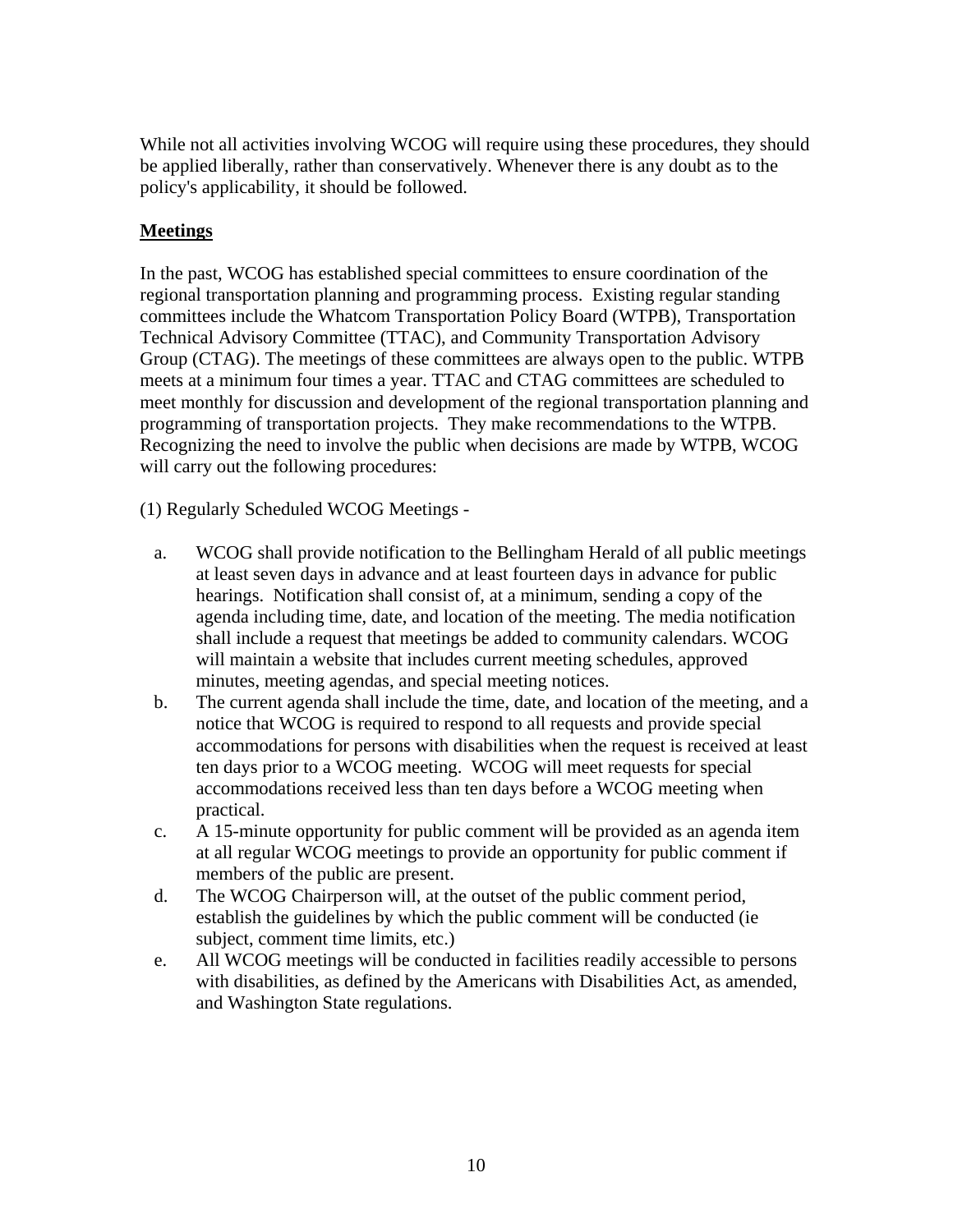# (2) Public Hearings

- a. WCOG shall hold public hearings where verbatim transcripts of the public comment are required due to a WCOG action, and at the discretion of the WCOG Chair.
- b. WCOG shall publish legal notices in the Bellingham Herald and a notice on its website of all public hearings at least fourteen days in advance of each hearing. Notices shall consist of, at a minimum, time, date, action being taken, location of the meeting and a notice that WCOG is required to respond to all requests and provide special accommodations for persons with disabilities when the request is received up to ten days prior to a WCOG meeting. Accommodations will be provided when practical*.* The media notification shall include a request that meetings be added to community calendars.
- c. A statement will be placed on each agenda that written comments will be accepted instead of oral testimony. Reasonable submission deadlines may be established so that comments may be forwarded to appropriate policy board members.
- d. The WCOG Chairperson will establish the guidelines by which the public hearing will be conducted (ie subject, comment time limits, etc.) at the outset of the hearing.
- e. All WCOG hearings will be conducted in facilities readily accessible to persons with disabilities, as defined by the Americans with Disabilities Act and Washington State regulations.

(3) Workshops and Special Meetings - Occasionally special circumstances arise and workshops and/or special WCOG meetings may be held. It is WCOG's intention to provide guidance by which the notification of the workshops and special meeting will be conducted to maximize public participation in the events.

- a. WCOG workshops and special meetings (except declared emergencies) shall follow the same notification and participation procedures identified in (1)(a) through (1)(e) above. Public notice for emergency meetings will be attempted by sending a notice to the Bellingham Herald and via e-mail lists.
- b. Efforts must be made to notify known interested parties of hearings, workshops, and meetings relevant to their interests.
- c. In the event that a special meeting of the WCOG must be conducted, 24 hours notice will be supplied to all media. Efforts will be made to contact affected parties and any other interested parties 24 hours before the special meeting.
- d. Mailing lists of interested persons should be developed and maintained from signup lists at hearings, communications, and workshops dealing with related issues.
- e. Every attempt will be made to secure accommodations for, and meet the needs of, special needs and disabled persons when requested.